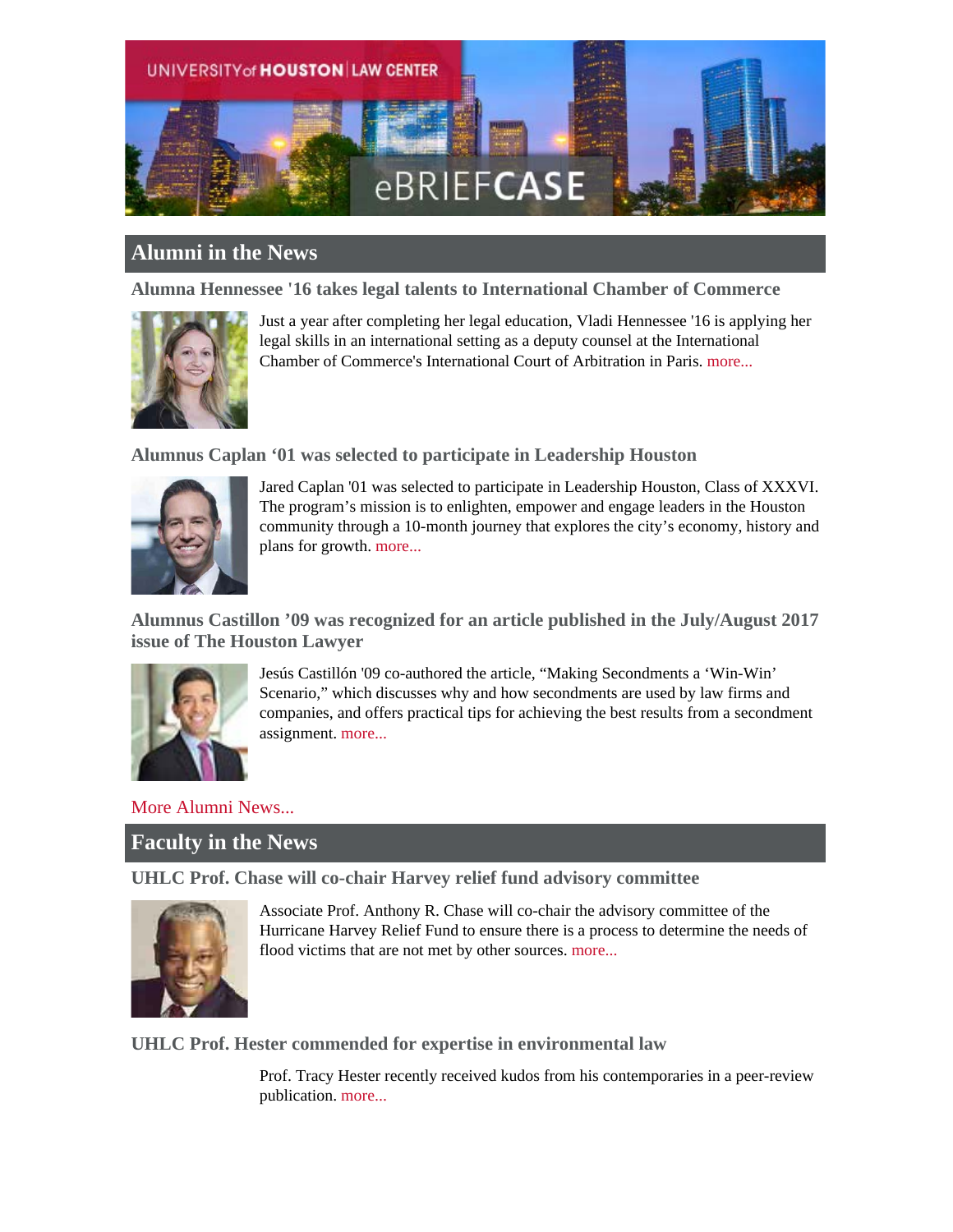

**Professor Flatt discusses Paris Accord withdrawal**



Earlier this year, the United States announced it plans to pull out of the Paris Accord, an international agreement to address global warming. Professor Victor Flatt explains what changes should be anticipated as a result of the withdrawal. [more...](http://www.houstonpublicmedia.org/articles/shows/briefcase/2017/08/08/229364/briefcase-paris-accord-withdrawal/)

[More Faculty News...](http://www.law.uh.edu/news/uhlc-in-the-news.asp)

# **News & Events**

**Texas Supreme Court conducts oral arguments at UH Law Center**



The Supreme Court of Texas convened at the University of Houston Law Center's Krost Hall to hear oral arguments in two cases involving parental rights and mandatory arbitration. [more...](http://law.uh.edu/news/fall2017/0917SCOTEX.asp)

**UH Law Center re-opens, reaches out to community in aftermath of Hurricane Harvey**



Students and their professors were back in the classroom, but they continue to help classmates and other flood victims struggling to deal with the aftermath of Hurricane Harvey. [more...](http://law.uh.edu/news/fall2017/0914harvey.asp)

**Sondock Jurist-in-Residence, NY appellate judge, sees renewed interest in court system**



At the Justice Ruby Kless Sondock Jurist-In-Residence Program, Judge Jenny Rivera of the New York State Court of Appeals provided an overview of how the court functions. [more...](http://law.uh.edu/news/fall2017/0925Sondock.asp)

[More UHLC News...](http://www.law.uh.edu/news/homepage.asp)

# **Upcoming Events**

## **Atlanta Alumni & Friends Reception**

Monday, October 2, 2017 11:30 a.m. Networking 12:00 p.m. Luncheon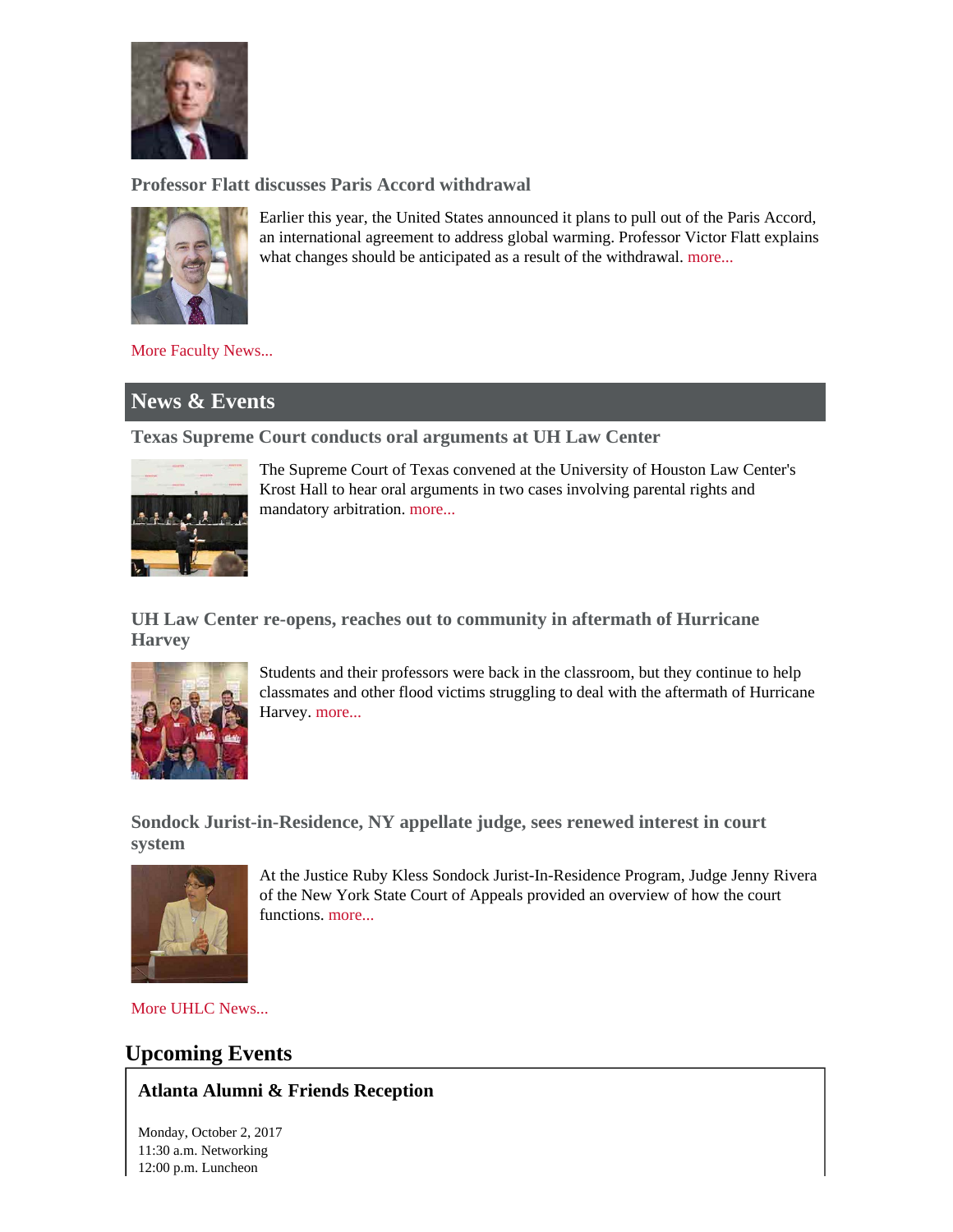McCormick & Schmick's Seafood & Steaks 190 Marietta Street, One CNN Center Atlanta, Georgia 30303

Experience the power of the UH Law network by connecting with Dean Baynes and other UH Law Alumni living and working in the Metro Atlanta area. Guest of Honor Hon. Eleanor L. Ross '94 United States District Court for the Northern District of Georgia.

[Click here](http://www.law.uh.edu/alumni/calendar/2017-1002.asp) for more information.

#### **Judicial Networking Breakfast**

Wednesday, October 11, 2017 8:00 a.m. Breakfast & Networking | 8:30 a.m. Program

Bracewell LLP 711 Louisiana St #2300 Houston, TX 77002

RSVP by Monday, October 9th at [law.uh.edu/alumni/rsvp](https://www.law.uh.edu/alumni/rsvp/)

#### **Rededication Reception In Memory Of Professor Emeritus Stephen Zamora**

*Ten copperplate engravings from the 1742 Atlas Coelestis were donated to the Law Center in 1998 by Jan and Suzanne Baker as a result of discussions with then-Dean Zamora, who determined that the plates should be hung in the Law Center Library. Accordingly, the plates are being rededicated in his memory and in recognition of his many contributions to the Law Center.*

*The Atlas Coelestis is a famous collection of astronomical charts by Johann Gabriel Doppelmayr a prominent eighteenth century astronomer, mathematician, and cartographer.*

Thursday, October 19, 2017 10:30 a.m.

University of Houston Law Center John O'Quinn Law Library 4604 Calhoun Rd. Houston, TX 77204

[Click here](http://www.law.uh.edu/alumni/rsvp/) to RSVP by Wednesday, October 1st.

## **Justice Ruby Kless Sondock Lectureship in Legal Ethics Jurist-In-Residence Program**

**Featuring Judge Eleanor Ross, US District Court, Northern District of GA**